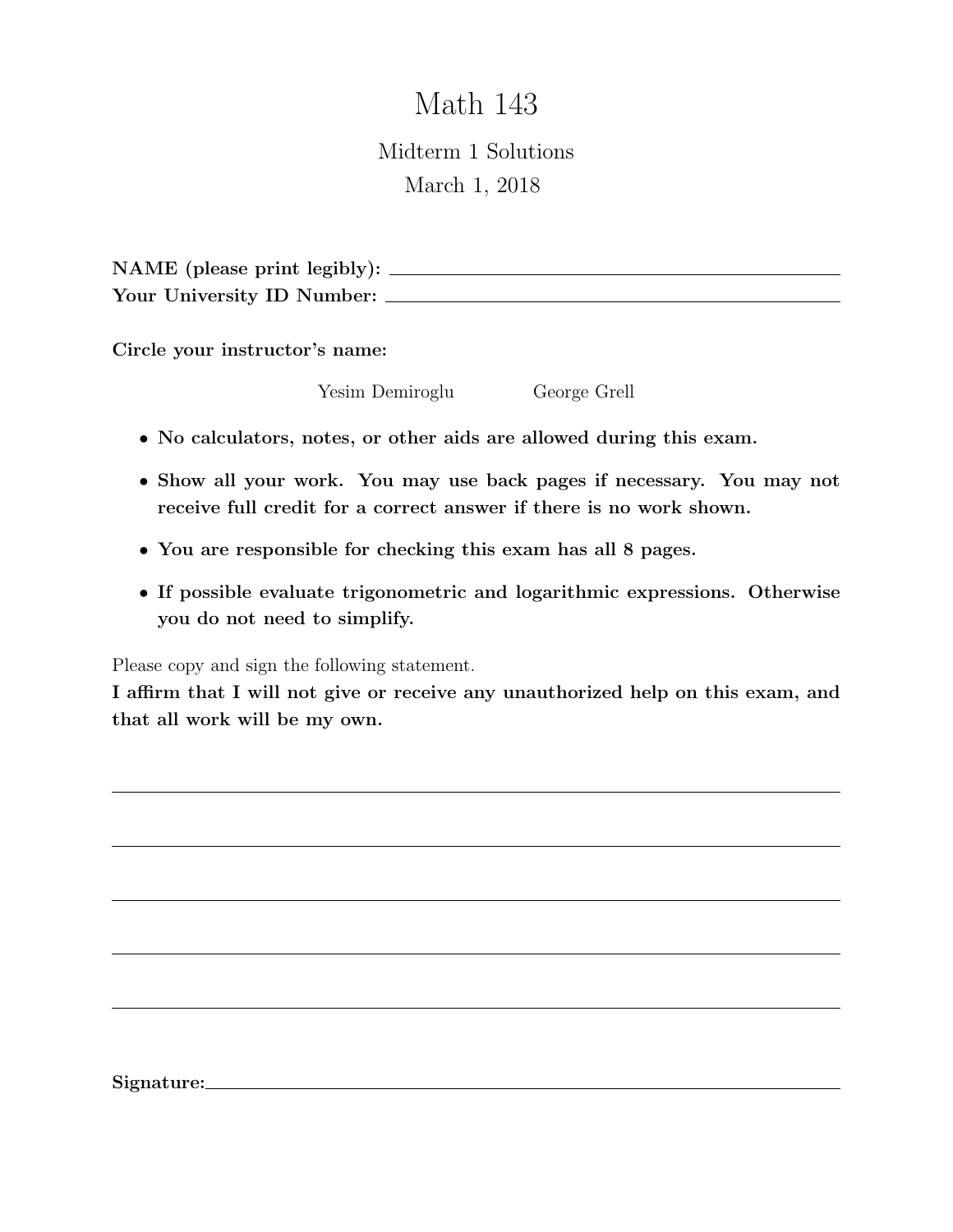1. (15 points) Determine whether the following sequences converge or diverge. If a sequence converges, find its limit. Justify and show all your work.

(a)

$$
a_n = \frac{2n^2}{\sqrt{3n^4 + n}}
$$

## Answer:

$$
\lim_{n \to \infty} \frac{2n^2}{\sqrt{3n^4 + n}} = \lim_{n \to \infty} \frac{n^2}{n^2} \cdot \frac{2}{\sqrt{3 + 1/n^3}} = \frac{2}{\sqrt{3}}
$$

So the sequence converges to  $\frac{2}{\sqrt{2}}$ 3 .

(b)

$$
a_n = \sin(e^{-3n})
$$

## Answer:

$$
\lim_{n \to \infty} \sin(e^{-3n}) = \sin\left(\lim_{n \to \infty} e^{-3n}\right) = \sin(0) = 0
$$

So the sequence converges to 0.

(c)

$$
a_n = \ln(4n^3 - 3) - \ln(n + 1)
$$

## Answer:

$$
\lim_{n \to \infty} \ln(4n^3 - 3) - \ln(n+1) = \lim_{n \to \infty} \ln\left(\frac{4n^3 - 3}{n+1}\right)
$$

Since  $\lim_{n\to\infty} \frac{4n^3-3}{n+1} = \infty$  and  $\lim_{x\to\infty} \ln(x) = \infty$ , this sequence diverges.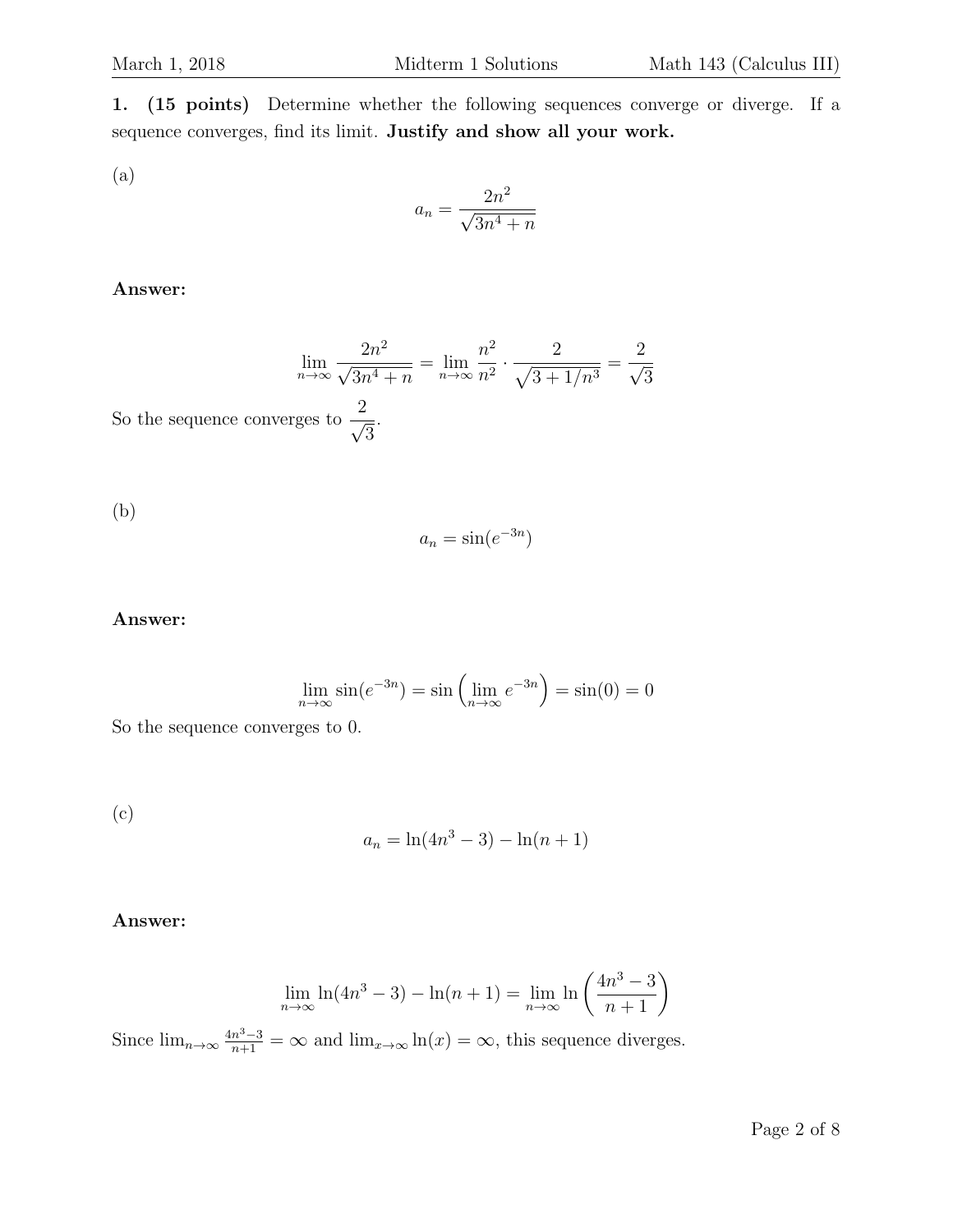2. (10 points) Determine whether the following series converge or diverge. If a series converges, find its sum. Justify and show all your work.

(a)

$$
\sum_{n=1}^{\infty} \left( \frac{2}{3^n} + \frac{1}{2^n} \right)
$$

Answer:

$$
\sum_{n=1}^{\infty} \left( \frac{2}{3^n} + \frac{1}{2^n} \right) = \sum_{n=1}^{\infty} \frac{2}{3^n} + \sum_{n=1}^{\infty} \frac{1}{2^n}
$$

$$
= \frac{2}{3} \sum_{n=1}^{\infty} \frac{1}{3^{n-1}} + \frac{1}{2} \sum_{n=1}^{\infty} \frac{1}{2^{n-1}}
$$

$$
= \frac{2}{3} \cdot \frac{1}{1 - 1/3} + \frac{1}{2} \cdot \frac{1}{1 - 1/2}
$$

$$
= 1 + 1 = 2
$$

So the series converges to 2.

(b)

$$
\sum_{n=1}^{\infty} \frac{n^2}{n^2 + 4n + 4}
$$

# Answer:

Since  $\lim_{n\to\infty} \frac{n^2}{n^2+4n+4} = \lim_{n\to\infty} \frac{1}{1+4/n+4/n^2} = 1 \neq 0$ , the series diverges by the divergence test.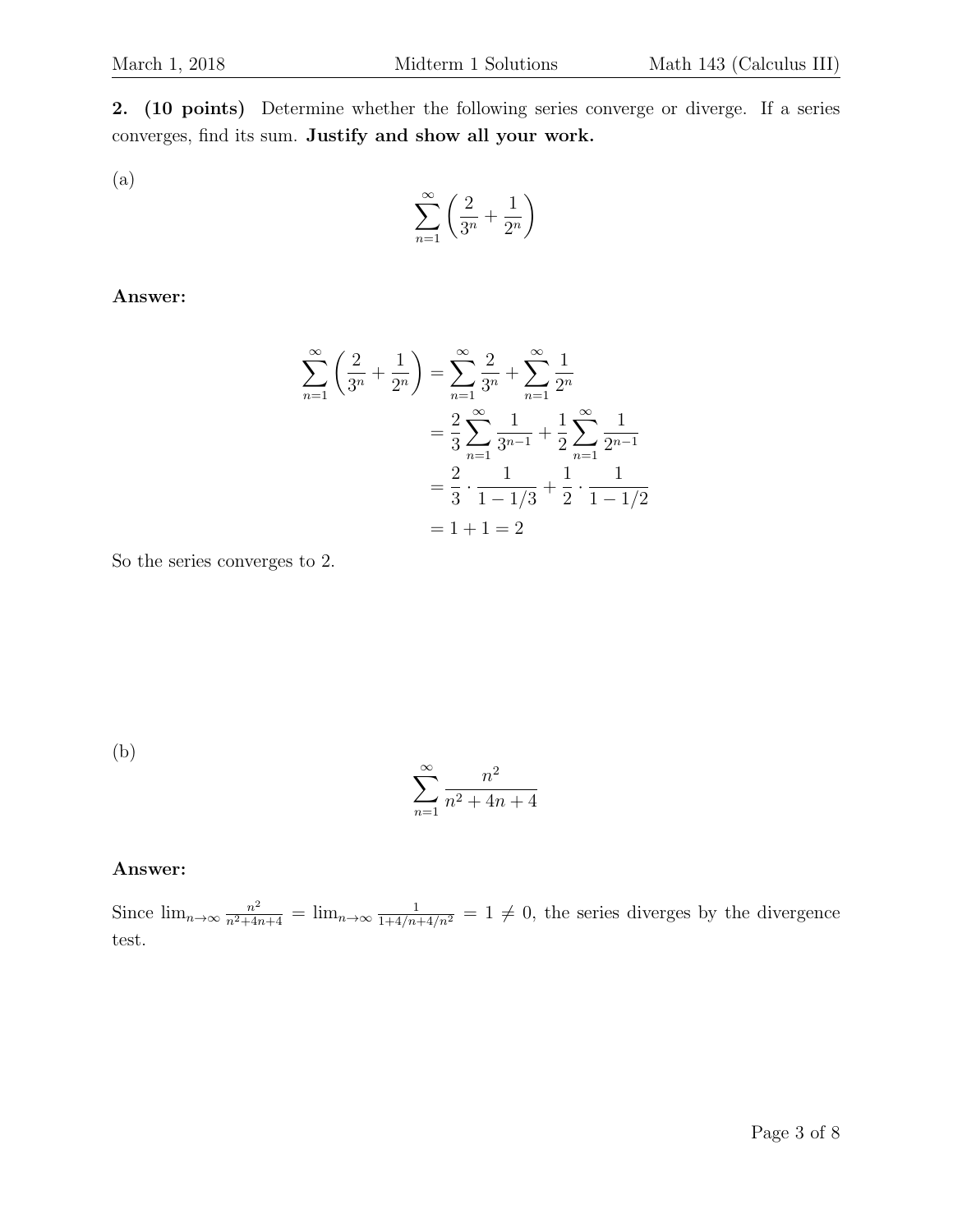3. (12 points) Use the integral test to determine whether the series converges or diverges. You may assume the terms are decreasing. Justify and show all your work.

$$
\sum_{n=4}^{\infty} \frac{1}{n \ln(n) (\ln(\ln(n)))}
$$

# Answer:

Since x, ln(x), and ln(ln(x)) are positive, continuous, and non-zero for  $x \ge 4$ , the function

$$
f(x) = \frac{1}{x \ln(x) \ln(\ln(x))}
$$

is also positive and continuous for  $x \geq 4$ . This means the integral test may be applied. We have

$$
\int_{4}^{\infty} f(x) dx = \lim_{t \to \infty} \int_{4}^{t} \frac{1}{x \ln(x) \ln(\ln(x))} dx
$$
  
\n
$$
= \lim_{t \to \infty} \int_{\ln(\ln(4))}^{\ln(\ln(t))} \frac{1}{u} du \qquad (\text{let } u = \ln(\ln(x)))
$$
  
\n
$$
= \lim_{t \to \infty} \ln(u) \Big|_{\ln(\ln(4))}^{\ln(\ln(t))}
$$
  
\n
$$
= \lim_{t \to \infty} \ln(\ln(\ln(t))) - \ln(\ln(\ln(4)))
$$
  
\n
$$
= \infty.
$$

Since the integral diverges, the integral test says that the series must also diverge.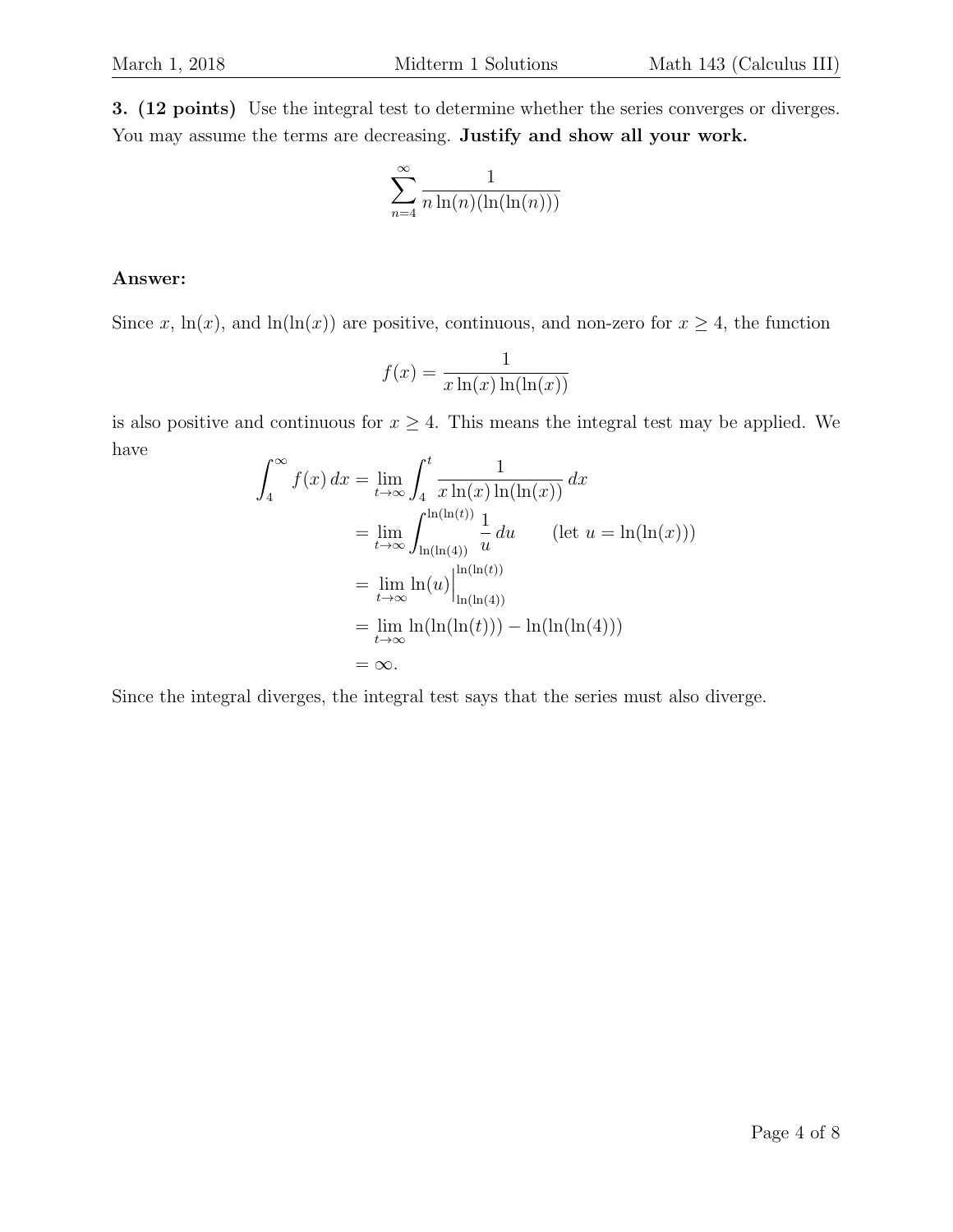4. (10 points) Use the comparison test or the limit comparison test to determine whether the following series converge or diverge. Justify and show all your work.

(a)

$$
\sum_{n=1}^{\infty} \frac{1}{n^n}
$$

# Answer:

For  $n \geq 2$ , notice that  $n^n \geq 2^n$ . Thus  $\frac{1}{n^n} \leq \frac{1}{2^n}$ . Since  $\sum_{n=1}^{\infty}$  $\frac{1}{2^n}$  is a convergent geometric series  $(r=\frac{1}{2})$  $(\frac{1}{2})$ , the series  $\sum_{n=1}^{\infty}$  $\frac{1}{n^n}$  is also convergent by the comparison test.

Note: A comparison to  $\sum_{n=1}^{\infty}$ 1  $\frac{1}{n^2}$  is equally straightforward.

(b)

$$
\sum_{n=1}^{\infty} \frac{5^{n+1}}{3^n - 2}
$$

# Answer:

We will use the limit comparison test with the series  $\sum_{n=1}^{\infty}$  $\frac{5^n}{3^n}$  (a divergent geometric series with  $r=\frac{5}{3}$  $\frac{5}{3}$ .

$$
\lim_{n \to \infty} \frac{5^n / 3^n}{5^{n+1} / 3^n - 2} = \lim_{n \to \infty} \frac{5^n}{5^{n+1}} \cdot \frac{3^n - 2}{3^n}
$$

$$
= \lim_{n \to \infty} \frac{1}{5} \left( \frac{3^n}{3^n} - \frac{2}{3^n} \right)
$$

$$
= \frac{1}{5} \lim_{n \to \infty} 1 - \frac{2}{3^n}
$$

$$
= \frac{1}{5}.
$$

Since  $0 < \frac{1}{5} < \infty$ , we may apply the limit comparison test, and since  $\sum_{n=1}^{\infty}$  $\frac{5^n}{3^n}$  diverges, so must our original series.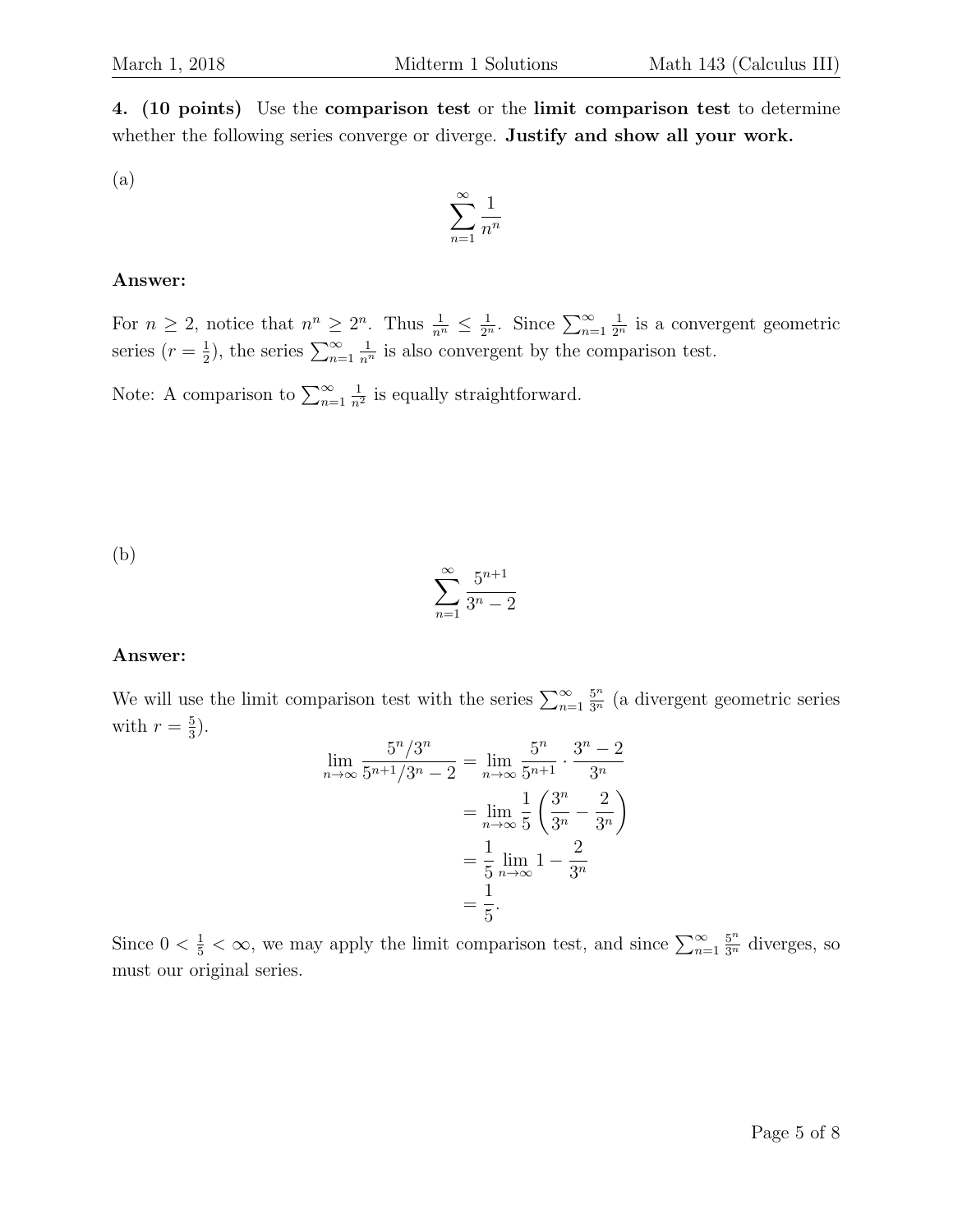5. (8 points) Match the series with the appropriate letter (A, B, C, D) so that the limit comparison test may be applied. Then determine whether the series converge or diverge.

$$
A. \sum_{n=1}^{\infty} \frac{1}{n}, \qquad B. \sum_{n=1}^{\infty} \frac{1}{n^2}, \qquad C. \sum_{n=1}^{\infty} \frac{1}{n^3}, \qquad D. \sum_{n=1}^{\infty} \frac{1}{\sqrt{n}}.
$$

That is to say, for each of the following, **circle** A, B, C, or D and **circle** converges or diverges. You do NOT have to show your work.

1.

1. 
$$
\sum_{n=1}^{\infty} \frac{n}{n^2 + n + 1}
$$
  
\nA B C D  
\nConverges  
\n2. 
$$
\sum_{n=1}^{\infty} \frac{1}{n^2 + 3}
$$
  
\nA  $\boxed{B}$  C D  
\nConverges  
\n3. 
$$
\sum_{n=1}^{\infty} \frac{1}{n - \sqrt{n}}
$$
  
\nA B C D  
\nConverges  
\n1. 
$$
\sum_{n=1}^{\infty} \frac{\sqrt{n}}{n - 1}
$$
  
\nA B C D  
\nConverges  
\nDiverges  
\nDiverges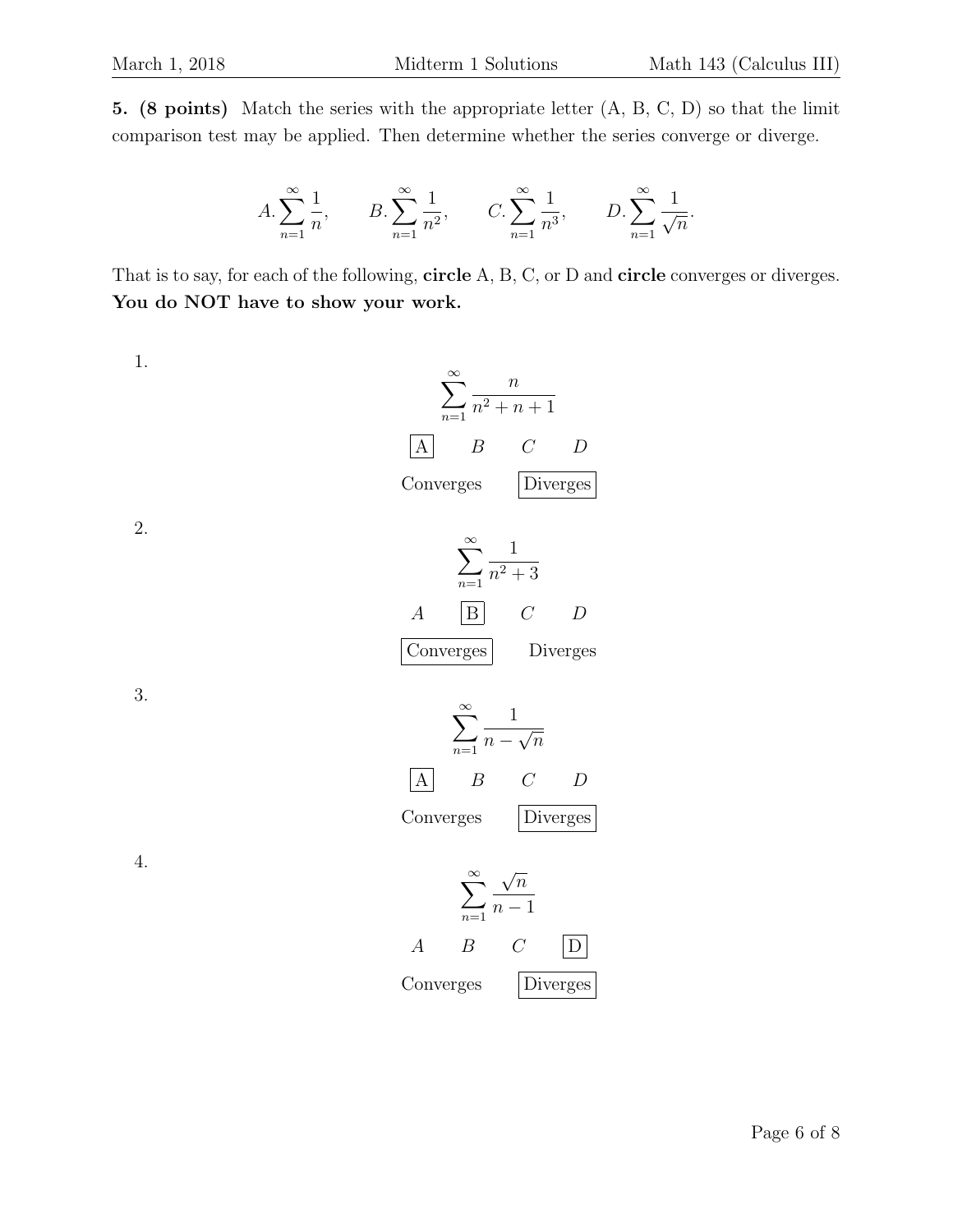6. (15 points) (a) Test the series

$$
\sum_{n=1}^{\infty} (-1)^{n+1} n e^{-n}
$$

for convergence or divergence. Justify and show all your work.

#### Answer:

Let  $f(x) = xe^{-x}$ . Then  $f'(x) = e^{-x}(1-x)$ . This is negative for  $x > 1$ , so  $f(x)$  is decreasing for  $x > 1$ . Also

$$
\lim_{x \to \infty} x e^{-x} = \lim_{x \to \infty} \frac{x}{e^x} = \lim_{x \to \infty} \frac{1}{e^x} = 0
$$

by L'Hospital's Rule. So the sequence  $ne^{-n}$  is a positive, decreasing sequence that approaches 0. Thus, by the alternating series test, the series  $\sum_{n=1}^{\infty}(-1)^{n+1}ne^{-n}$  is a convergent series.

(b) Approximate the series using the first three terms. DO NOT attempt to convert to a decimal number.

## Answer:

The series is approximately

$$
\sum_{n=1}^{3} (-1)^{n+1} n e^{-n} = \frac{1}{e} - \frac{2}{e^2} + \frac{3}{e^3}.
$$

(c) Use the Alternating Series Estimation Theorem to estimate the error in this approximation. DO NOT attempt to convert to a decimal number.

#### Answer:

The Alternating Series Estimation Theorem says the error in our estimation is at most

$$
|a_4|=\frac{4}{e^4}.
$$